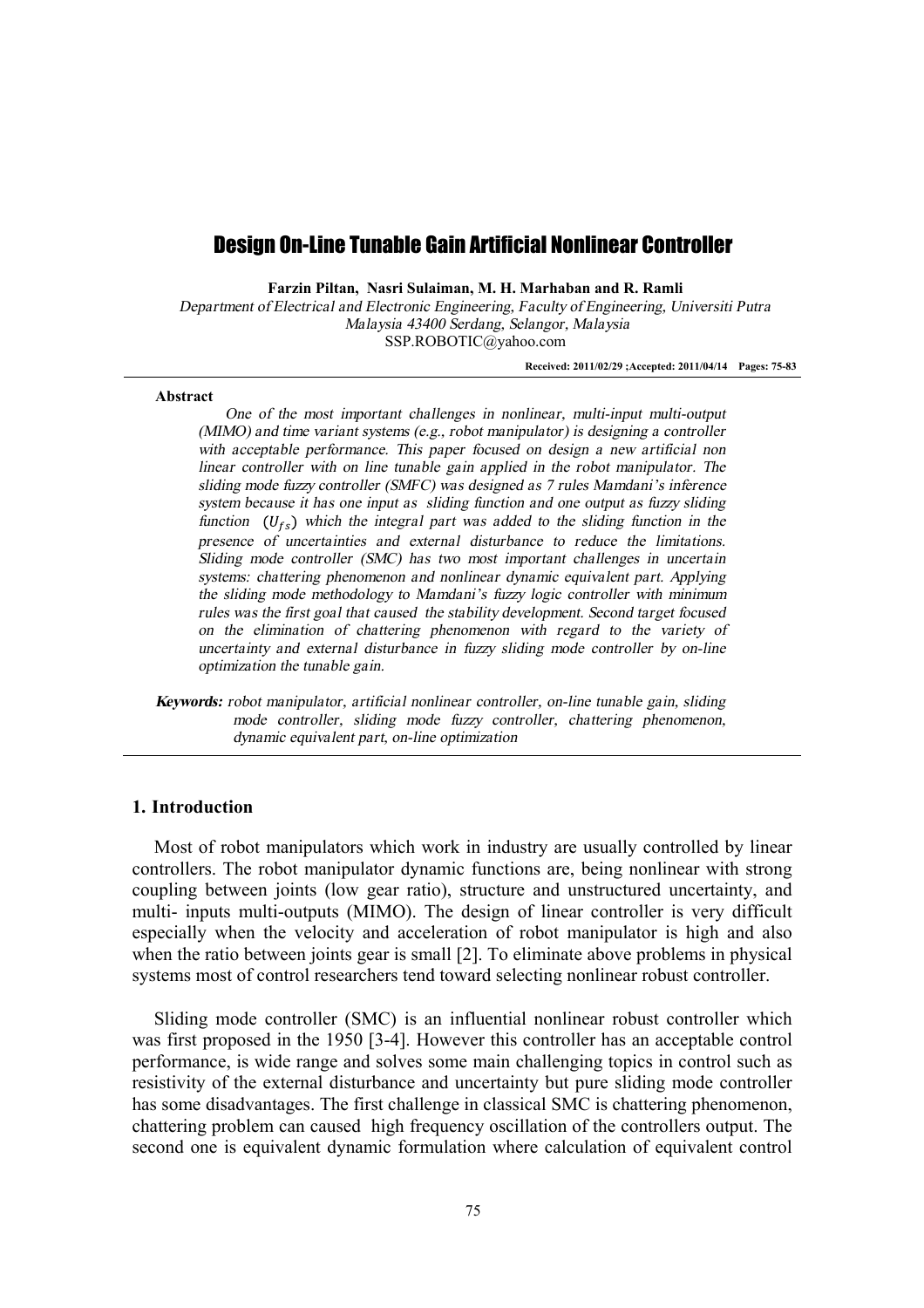formulation is difficult since it depends on the nonlinear dynamic equation [5]. To solve this challenge artificial intelligence (e.g., fuzzy logic) is applied into SMC which compensate the equivalent nonlinear dynamic formulation. In this research fuzzy logic methodology was applied in to SMC in order to reduce the chattering and solve the nonlinear dynamic equivalent problems [7-11]. The result of applying fuzzy concept was fuzzy sliding mode controller (FSMC).

This paper is organized as follows: In section 2, the main subject of sliding mode controller and formulation were presented. The reason of designing sliding mode fuzzy controller with tuneable gain was presented in section 3. This section covers the self tuning proposed sliding mode fuzzy controller. This method was used to reduce the chattering and estimate the equivalent (nonlinear) part in SMFC. In section 4, the main concepts of modelling robot manipulator formulation were presented. In section 5 and 6, the simulation result and conclusion were presented respectively.

### **2. Classical Sliding Mode Control**

CSMC has been applied to control nonlinear, MIMO and uncertain system. Robot manipulator has nonlinear dynamic formulation which opts the best performance controller which is a challenging work. Basically formulation of a sliding mode controller is shown as [3] in equation 1:

$$
U = U_{eq} + U_r \tag{1}
$$

Where, the model-based component  $U_{eq}$  compensate for the nominal dynamics of the systems. So  $U_{eq}$  can be calculated as follows [1, 3] in equation 2:

$$
U_{eq} = [M^{-1}(B + C + G) + \dot{S}]M
$$
 (2)

Assuming  $S = \lambda e + \dot{e}$  yields  $\dot{S} = \lambda \dot{e} + \ddot{q}_d$ . A simple solution to get the sliding condition when the dynamic parameters have uncertainty is the switching control law [14] as in equation 3:

$$
U_r = K(\vec{x}, t) \text{. sgn}(s) \qquad \text{sgn}(s) = \begin{cases} 1 & s > 0 \\ -1 & s < 0 \\ 0 & s = 0 \end{cases}
$$
 (3)

Where the  $K(\vec{x}, t)$  is the positive constant. To reduce or eliminate the chattering this research focused on the boundary layer methods in which the basic idea is to replace the discontinuous method by saturation (linear) method. The saturation function  $\text{Sat}(\mathcal{S}_{\setminus \emptyset})$  is added to the control law small neighbourhood as in equation 4:

$$
U_r = K(\vec{x}, t). \operatorname{Sat}(S/\phi) \qquad \operatorname{sat}\left(\frac{S}{\phi}\right) = \begin{cases} 1 & \binom{S}{\phi} > 1 \\ -1 & \binom{S}{\phi} < 1 \\ S/\phi & (-1 < \frac{S}{\phi} < 1) \end{cases} \tag{4}
$$

where  $\emptyset$  is the width of the boundary layer, therefore the control output can be written as [13] in equation 5: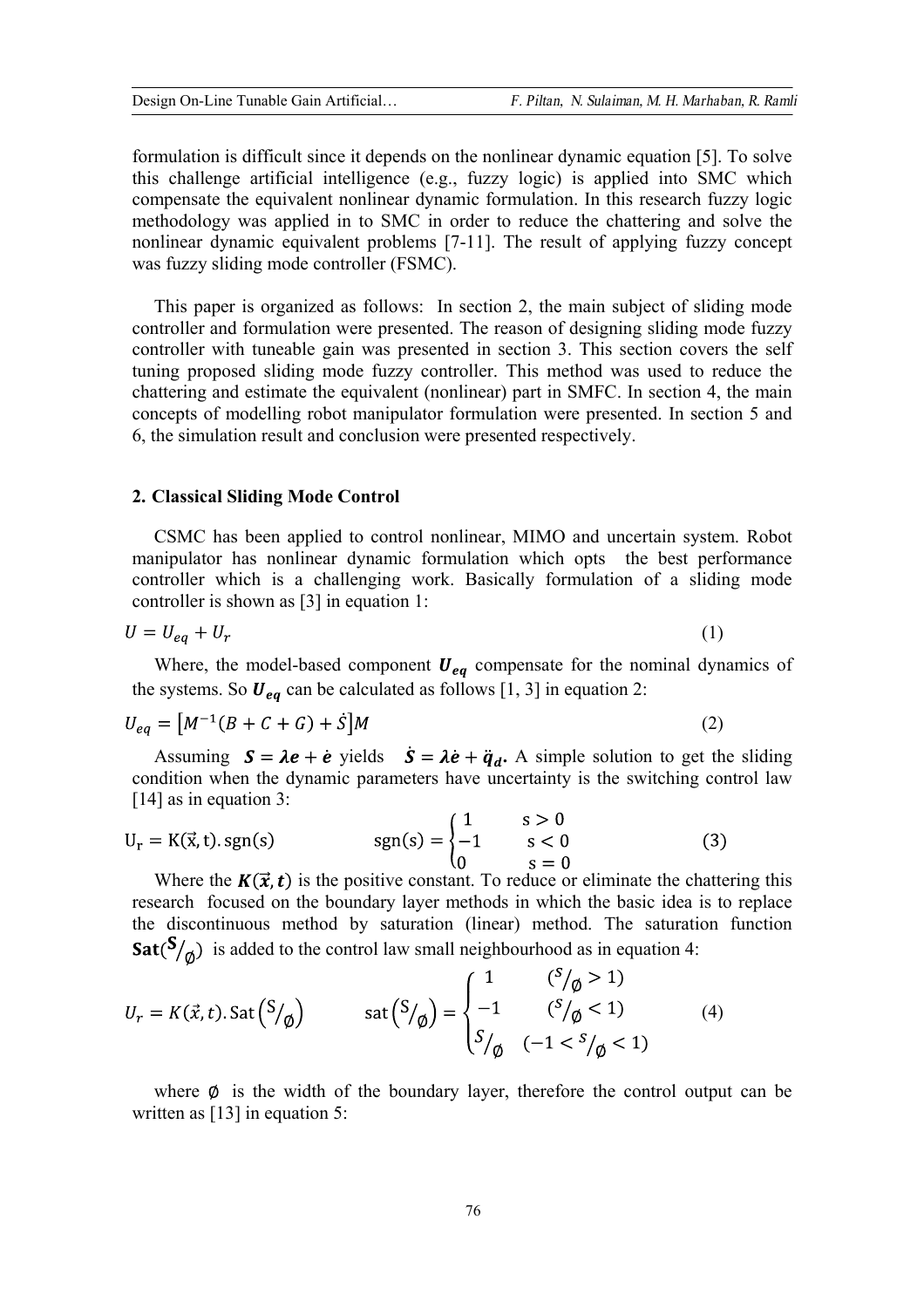$$
U = U_{eq} + K \text{.} \text{sat} \left( \frac{S}{\phi} \right) = \begin{cases} U_{eq} + K \text{.} \text{sgn(S)} & |S| \ge \emptyset \\ U_{eq} + K \text{.} \frac{S}{\phi} & |S| < \emptyset \end{cases} \tag{5}
$$

Figure 1 shows the block diagram of classical sliding mode controller.



*Figure 1. Blockdiagram of classical sliding mode controller*

### **3. Proposed Methodology**

To compensate the nonlinearity for dynamic equivalent control several researchers used model base fuzzy controller instead of classical equivalent controller that was employed to obtain the desired control behaviour and a fuzzy switching control was applied to reinforce system performance [10-14]. In the proposed sliding mode fuzzy controller, sliding mode controller was applied to fuzzy logic controller to improve the stability and reduce the fuzzy rule base; the first fuzzy inference system was designed to reduce the uncertainty challenge. A block diagram for proposed fuzzy sliding mode controller was shown in Figure 2. In this method the fuzzy like equivalent part was designed to reduce or eliminate the equivalent part challenge. Systems with uncertainty in nonlinear dynamic parameter equivalent part need to have estimator that fuzzy like equivalent part is estimated nonlinear equivalent part. The main fuzzy logic controller has one input as sliding function (S) and one output as fuzzy logic saturation part  $(U_r)$ . In this method gain updating factor ( $\alpha$  and  $\beta$ ) plays an important role to tune the controllers response which optimization of these coefficients are difficult. Mamdani's fuzzy inference system was used. The Fuzzy logic controller was written as equation 6:  $1 > if S is NB then U<sub>r fuzzy</sub> is NB$ (6)  $2 > if S is Z then U_{r fuzzy} is Z$ 

Fuzzy like equivalent part has two inputs; error (e) and change of error  $(\dot{e})$  and one output as fuzzy like output  $(U_{fuzzy like})$ . This controller plays an important role to filtering uncertain part in nonlinear equivalent part.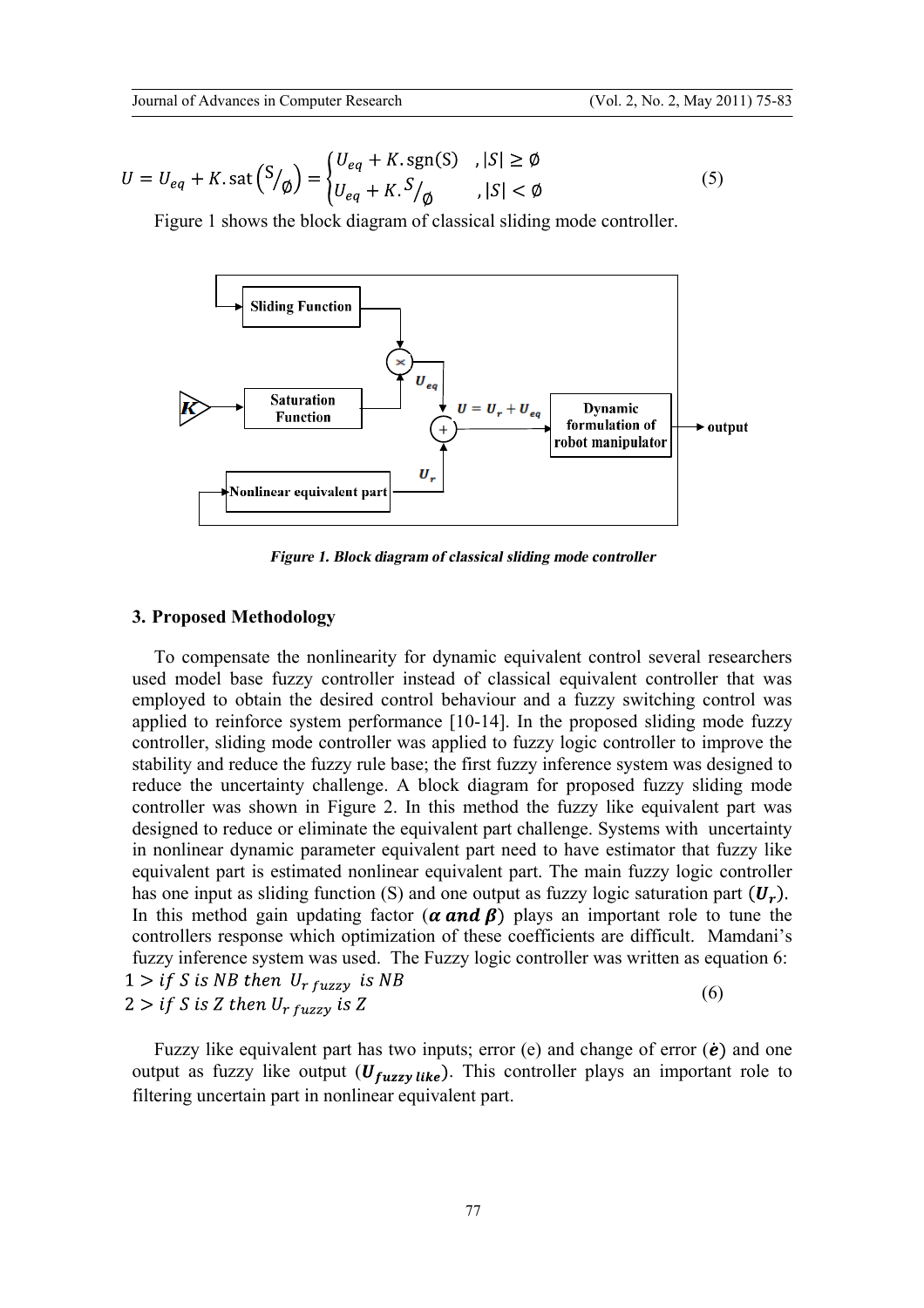$(10)$ 



#### *Figure 2. Blockdiagram of proposed SMFC with minimum rule base*

In fuzzy like equivalent part the tracking error was defined as equation 7:

$$
e = q_d - q_a \tag{7}
$$

where  $q_d = [q_{1d}, q_{2d}, q_{3d}]^T$  is the desired output and  $q_a = [q_{1a}, q_{2a}, q_{3a}]^T$  is an actual output. The sliding surface was defined as follows in equation 8:

$$
S = \dot{e} + \lambda e \tag{8}
$$

where  $\lambda = diag[\lambda_1, \lambda_2, \lambda_3]$  is chosen as the bandwidth of the robot manipulator controller. The time derivative of S can be calculated by the equation 9:  $\dot{S} = \ddot{q}_d + \lambda_1 \dot{e}$ (9)

Based on classical SMC the SMFC was calculated as equation 10:

 $U = U_{r \text{ fuzzy}} + U_{eq} + U_{fuzzy like}$ 

Where, the model-based component  $U_{ea}$  can be calculated as (2); and  $U_{fuzzy like}$  was used to filter the uncertainty in nonlinear equivalent part, the  $U_{fuzzy like}$  fuzzy system can be defined as equation 11:

$$
f(x) = U_{fuzzy\ like} = \sum_{l=1}^{M} \theta^{T} \zeta(x) = \psi(e, \dot{e})
$$
(11)  
where  $\theta = (\theta^{1}, \theta^{2}, \theta^{3}, \dots, \theta^{M})^{T}, \zeta(x) = (\zeta^{1}(x), \zeta^{2}(x), \zeta^{3}(x), \dots, \zeta^{M}(x))^{T}$  as

in equation 12:

$$
\zeta^1(x) = \frac{\sum_i \mu_{(xi)x_i}}{\sum_i \mu_{(xi)}}\tag{12}
$$

where  $\theta = (\theta^1, \theta^2, \theta^3, \dots, \theta^M)$  is adjustable parameter in (11) and  $\mu_{(xi)}$  is membership function. Error base fuzzy controller was defined as equation 13:

$$
U_{fuzzy like} = \psi(e, \dot{e}) \tag{13}
$$

and  $U_{r fuzzy}$  is in equation 14:

$$
U_{r fuzzy} = K \cdot sat(S) \tag{14}
$$

As a summary the design of fuzzy logic controller for SMFC had five steps: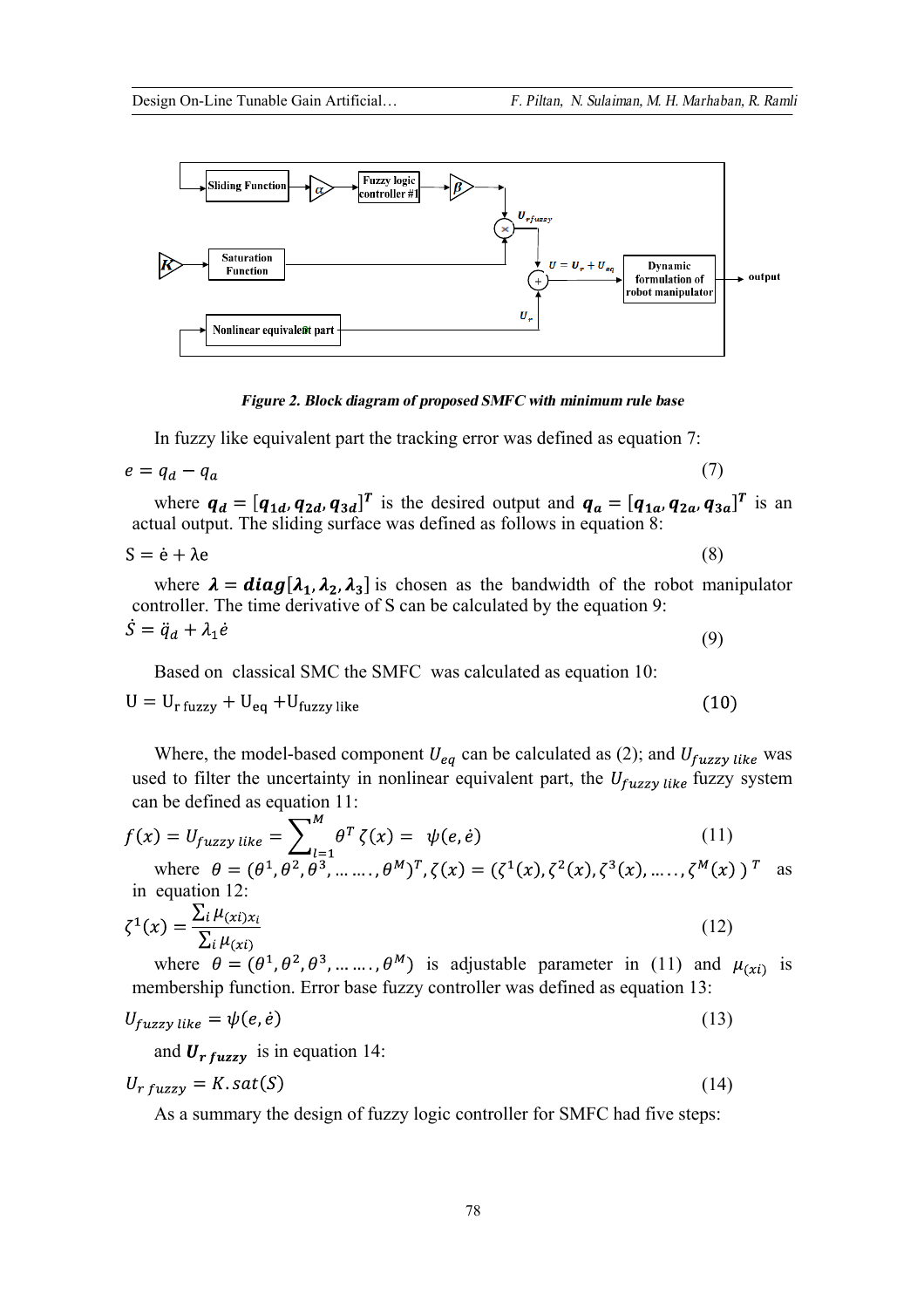- *1. Determining inputs and outputs:* This controller has one input as sliding surface and one output  $(U_{r \, fuzzy})$ .
- *2. Finding membership function and linguistic variable:* The linguistic variables for sliding surface  $(S)$  were; Negative Big (NB), Negative Medium (NM), Negative Small (NS), Zero (Z), Positive Small (PS), Positive Medium (PM), Positive Big (PB), and it was quantized into thirteen levels represented by: -1, -0.83, -0.66, -0.5, -0.33, -0.16, 0, 0.16, 0.33, 0.5, 0.66, 0.83, 1, and the linguistic variables to find the output  $(U_{r fuzzy})$  were; Large Left (LL), Medium Left (ML), Small Left (SL), Zero (Z), Small Right (SR), Medium Right (MR), Large Right (LR) and it was quantized in to thirteen levels represented by: -85, -70.8, -56.7, -42.5, -28.3, -14.2, 0, 14.2, 28.3, 42.5, 56.7, 70.8, 85.
- *3. Selecting the shape of membership function:* In this work triangular membership function was selected.
- *4. Designing fuzzy rule table:* designing the rule base fuzzy logic controller play an important role in designing the best performance SMFC, the complete rule base for this controller was shown in Table 1.

| <b>Table 1. Rule table for proposed FSMC</b> |  |  |  |  |  |
|----------------------------------------------|--|--|--|--|--|
|----------------------------------------------|--|--|--|--|--|

|  | S NB NM NS Z PS            |  | PM 3 | PB. |
|--|----------------------------|--|------|-----|
|  | $\tau$ LL ML SL Z SR MR LR |  |      |     |

*5. Defuzzification:* The final step to design fuzzy logic controller is deffuzification , there are many deffuzzification methods in the literature, in this controller the COG method was used, as in equation 15:

$$
COG(x_k, y_k) = \frac{\sum_i U_i \sum_{j=1}^r \mu_u(x_k, y_k, U_i)}{\sum_i \sum_{j=1}^r \mu_u(x_k, y_k, U_i)}
$$
(15)

Fuzzy like equivalent part had two inputs, error (e) and change of error  $(*e*)$  and one output as fuzzy like output ( $U_{fuzzy like}$ ). It had 9 rule base because error and change of error has 3 linguistic variables: negative (N), zero (ZE) and positive (P). All membership functions were triangular because it was simpler than the nonlinear membership function and the output response was suitable. The other steps to design this controller were the same as SMFC which discussed previously. The main drawback of this controller was the value of gain updating factor  $\alpha$ ,  $\beta$ ,  $\lambda$  and K must be predefined very carefully and the most important advantage of this proposed method compare to pure SMC was a nonlinearity dynamic parameter. It is basic that the system performance is sensitive to the gain updating factors for both SMC and proposed SMFC application. For instance, if large value of  $K$  is chosen the response is very fast but the system is very unstable and conversely, if small value of  $\boldsymbol{K}$  considered the response of system is very slow but the system is very stable. Therefore, calculation of the optimum value of gain updating factors for a system is one of the most important challenging works. However most of time the control performance for FLC and SMFC is similar to each other, but SMFC has two most important advantages:

- The number of rule base is smaller
- Increase the robustness and stability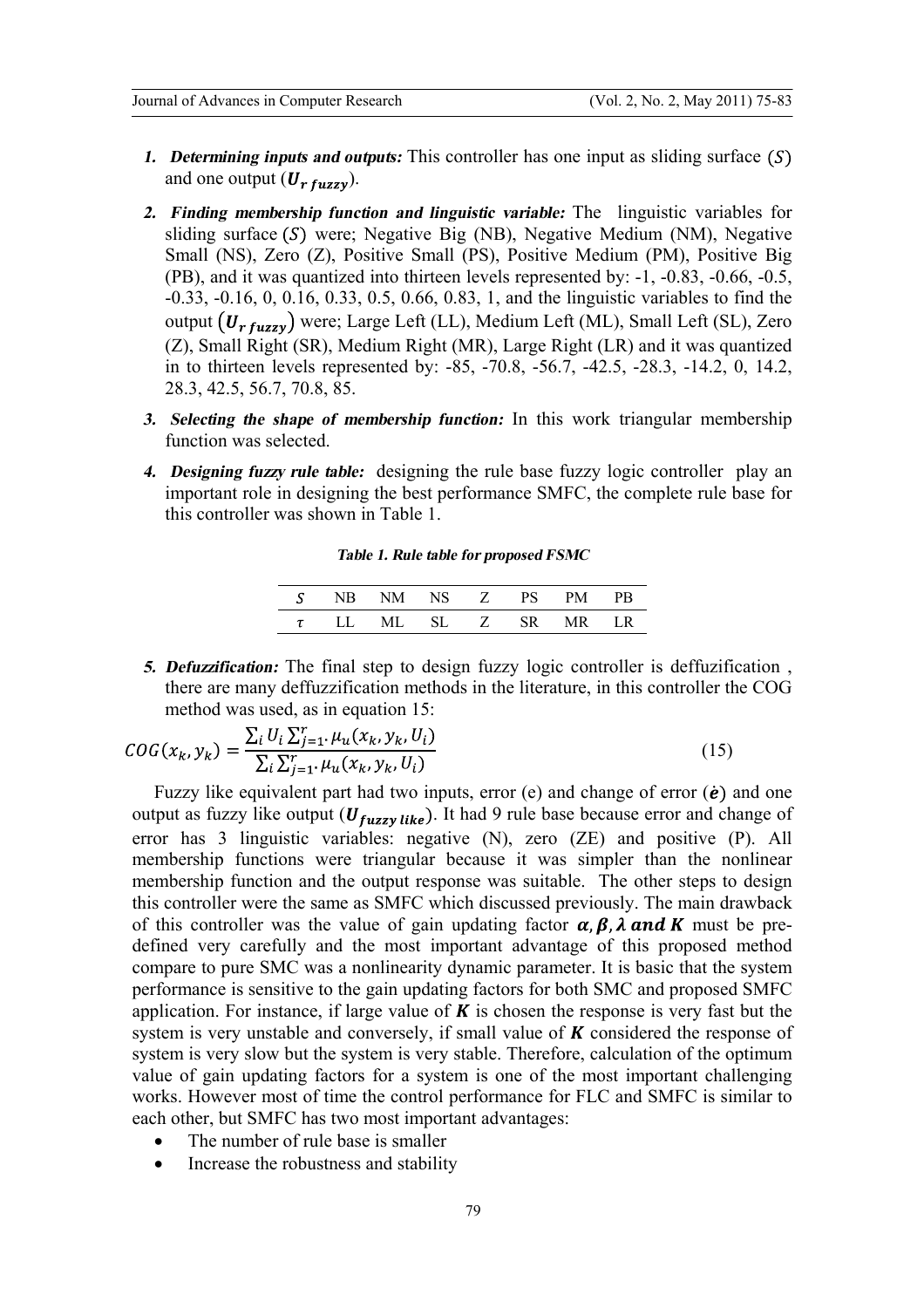The most important target in proposed methodology was designing the fuzzy logic controller combined with sliding mode methodology and fuzzy like equivalent part to solve the problems in classical sliding mode controller and fuzzy logic controller.

This part focused on self tuning gain updating factor in proposed SMFC: sliding surface slope ( $\lambda$ ) and fuzzy gain updating factors ( $\alpha$  and  $\beta$ ). The block diagram for this method was shown in Figure 6. In this controller the actual sliding surface gain  $(\lambda)$ and fuzzy gain updating factors ( $\alpha$  and  $\beta$ ) were obtained by multiplying the sliding surface with tuning gain updating factor  $(\alpha_{tune})$ . The tuning gain updating factor( $\alpha_{tune}$ ) was calculated on-line by fuzzy dynamic model independent which had sliding surface (S) as its inputs. The tune gain updating factor was independent of any dynamic model of robotic manipulator parameters.



*Figure 3. Blockdiagram of proposed gain tuning sliding mode fuzzy controller with minimum rule base in fuzzy equivalent part andfuzzy supervisory* 

# **4. Applications**

Dynamic modelling of robot manipulators was used to describe the behaviour of robot manipulator, design of model based controller, and simulation results. The dynamic modelling described the relationship between joint motion, velocity, and accelerations to force/torque or current/voltage and also it was used to describe the particular dynamic effects (e.g., inertia, coriolios, centrifugal, and the other parameters) of the behaviour of the system. It is well known that the equation of an *n-DOF* robot manipulator governed by equation 16 [1,3]:

$$
M(q)\ddot{q} + N(q,\dot{q}) = \tau \tag{16}
$$

Where  $\tau$  is actuation torque,  $M(q)$  is a symmetric and positive define inertia matrix,  $N(q, \dot{q})$  is the vector of nonlinearity term. This robot manipulator dynamic equation can also be written in equation 17:

$$
\tau = M(q)\ddot{q} + B(q)[\dot{q}\dot{q}] + C(q)[\dot{q}]^{2} + G(q)
$$
\n(17)

Where  $B(q)$  is the matrix of coriolios torques,  $C(q)$  is the matrix of centrifugal torques, and  $G(q)$  is the vector of gravity force. The dynamic terms in equation (2) are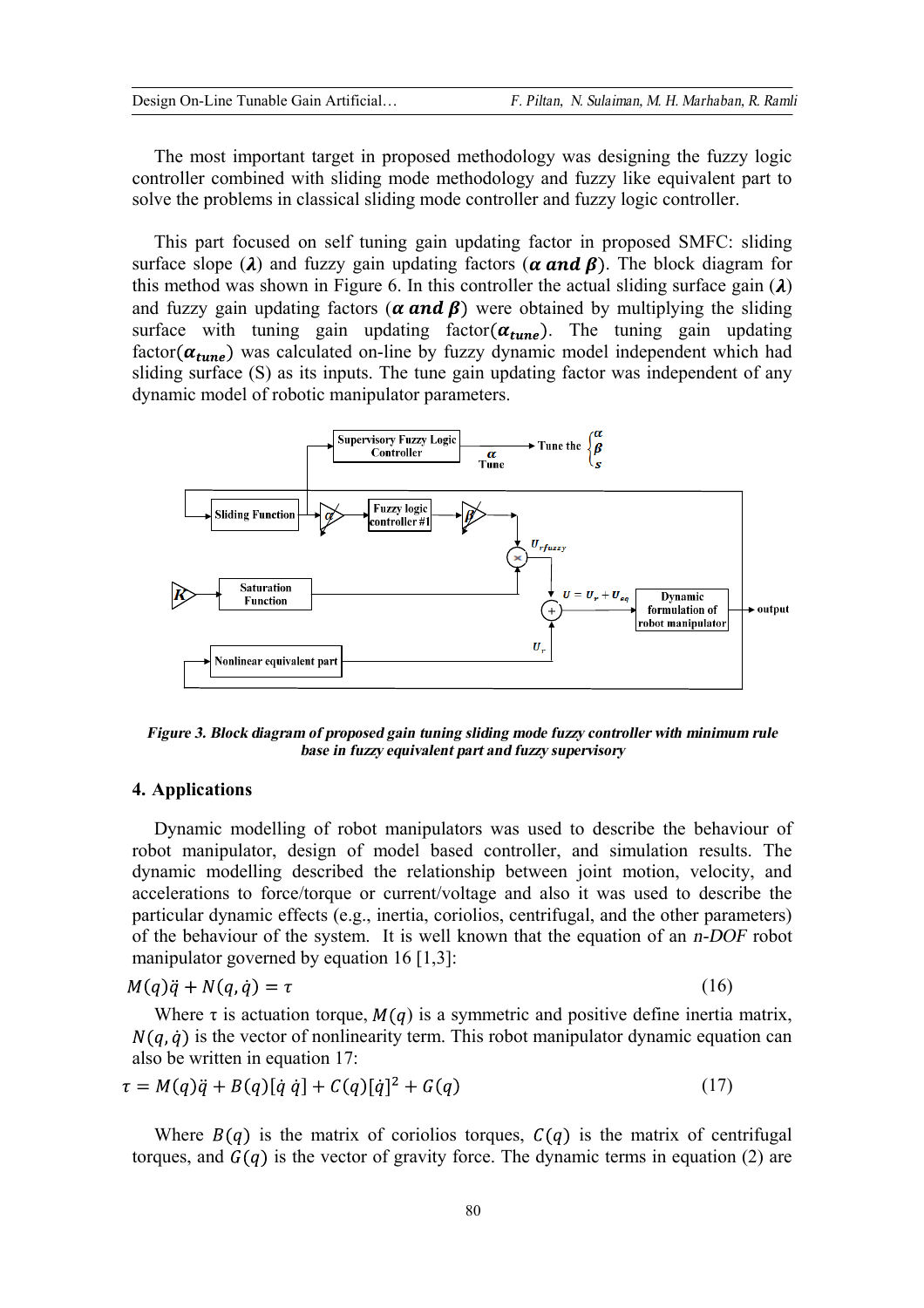only manipulator position. This is a decoupled system with simple second order linear differential dynamics. In other words, the component  $\ddot{q}$  influences, with a double integrator relationship, only the joint variable  $q_i$ , independently of the motion of the other joints. Therefore, the angular acceleration was found as equation 18 [1, 13-14]:

(18)

# **5. Simulation Result**

Classical sliding mode control (SMC), proposed sliding mode fuzzy control (SMFC) and gain tuning sliding mode fuzzy controller (GTSMFC) were implemented in Matlab/Simulink environment for 6 DOF's robot manipulator. Tracking performance and robustness were compared.

*Tracking performances:* Figure 4 showed tracking performance for first, second and third link of robot manipulator. By comparing step response trajectory without disturbance, all of controller's overshoot were about the same but SMC's rise time was fairly lower than SMFC and GTSMFC.



**Figure 4. step trajectory without disterbance**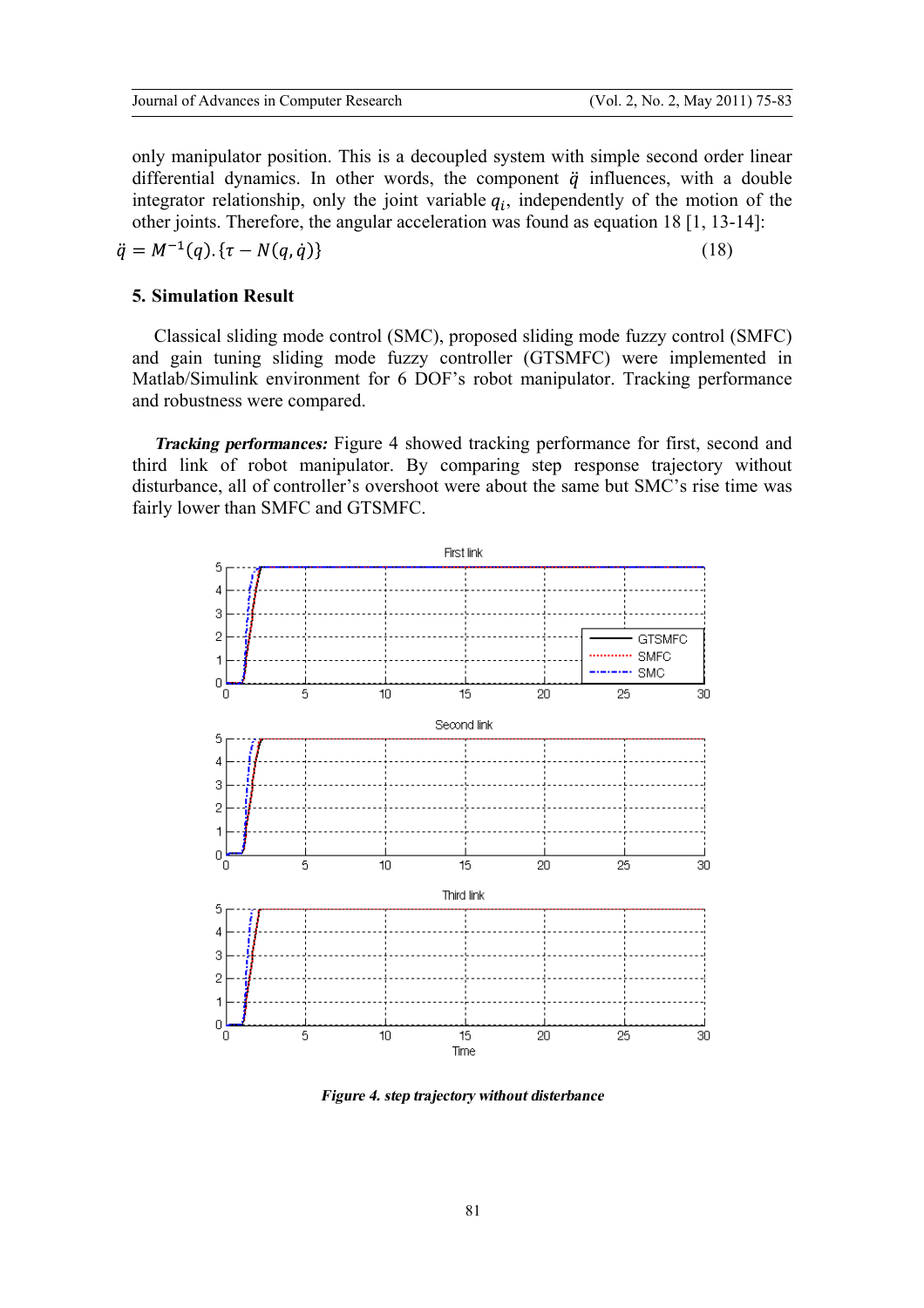*Disturbance rejection:* Figure 5 showed the power disturbance elimination in these three controllers. The main targets in these controllers were disturbance rejection as well as the other responses. A band limited white noise with predefined of 40% the power of input signal was applied to the step response. It found fairly fluctuations in SMC and SMFC trajectory responses. SMC worked very well when all parameters were known, this challenge plays an important role to select the GTSMFC as a based robust controller in this research.



*Figure 5. Steptrajectory with 40%disturbance* 

### **6. Conclusions:**

Refer to this research, a position artificial intelligence controller with on-line tunable gain (GTSMFC) design and application to robot manipulator was proposed in order to design high performance nonlinear controller in the presence of uncertainties. Regarding to the positive points in fuzzy logic controller, sliding mode controller and on-line tunable method, the performance improved. Each method by adding to the previous methods covered negative points. The system performance in sliding mode controller and proposed sliding mode fuzzy controller were sensitive to the gain updating factors and sliding surface slope. Therefore, computation of the optimum value of gain updating factor and sliding surface slope for this system was more important. In